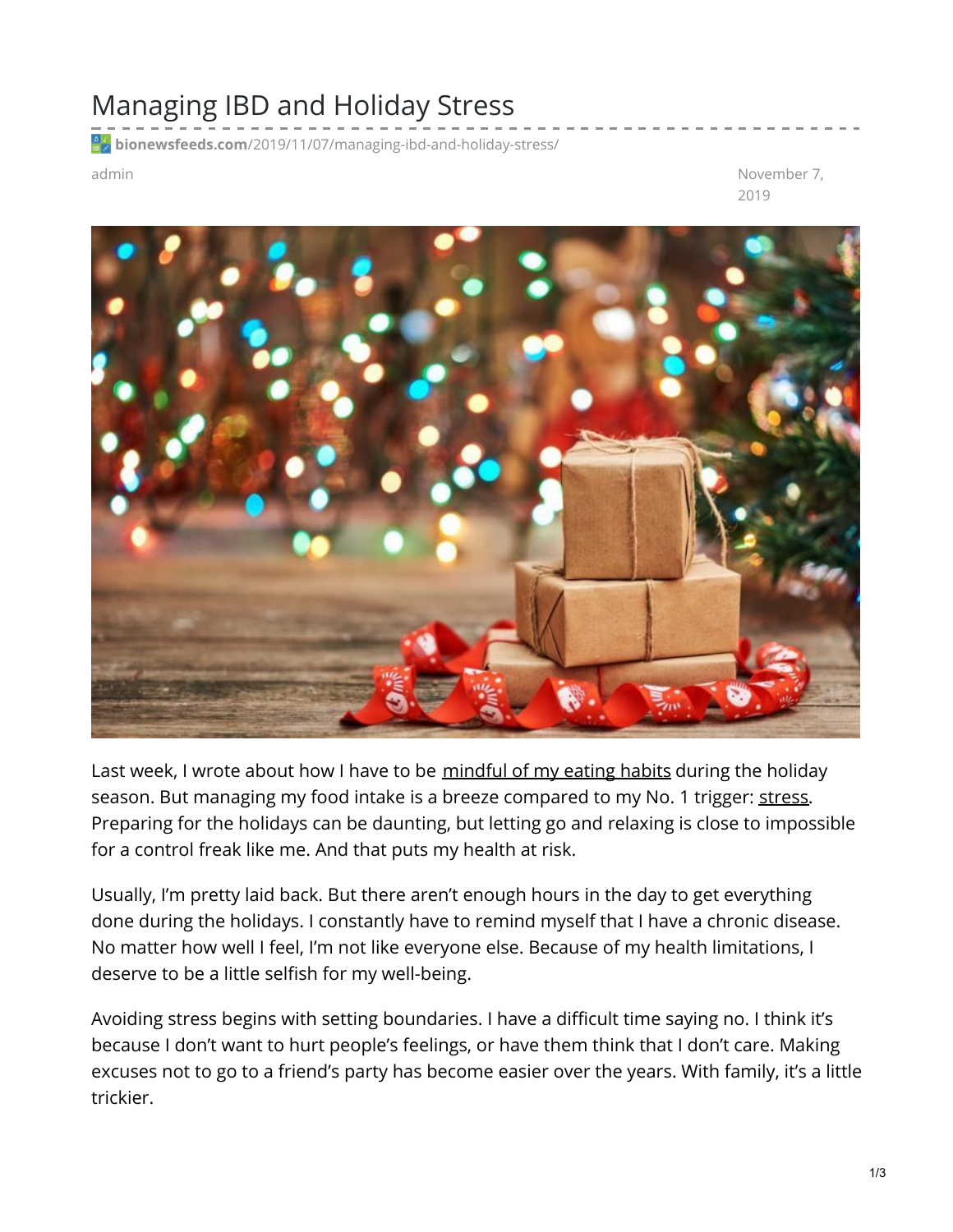Holiday stress was worse in 2006, when I was diagnosed with IBD. I wasn't married, and my older sister had moved in with me as she planned for her wedding and impending move to England. My oldest sister had not yet moved to San Antonio, and my parents were still living in Oklahoma. For several years, I hosted almost all the holiday gatherings. Although everyone helped cook and clean, entertaining drained what little energy I had on top of the fatigue I already felt from IBD. Fortunately, everyone in my immediate family now lives within 90 miles, and we celebrate at my parents' home. When I've had enough celebrating, I go home.

While I still struggle with saying no, I've gotten a little better at saying yes. As I said, I'm a control freak. I'm also a perfectionist. I often refuse offers of help because I want things done the right way, which is my way, of course.

I'm very particular about decorating for Christmas, especially when it comes to the tree. Putting up our Christmas tree is a meticulous, two-day endeavor. I have a certain way of stringing the lights, and I hang each ornament like an artist applying paint to a canvas.

The first year we were married, I asked my husband to help, hoping to bond over the experience. Instead, I almost had an anxiety attack watching him wrap the lights haphazardly without carefully weaving them through the branches. I think he made it a quarter of the way through the first strand before I told him he could go watch sports on TV.

Allowing my husband to help decorate the tree causes me more stress than doing it myself. He helps with the hard work, bringing all the boxes downstairs and assembling the 8-foot tree. He's also in charge of hanging the garland over the garage door, although I perform quality control when he's done to make sure it's even and the extension cord is safely out of the way.

I've learned to relinquish other tasks, including shopping for and wrapping presents. My husband's family loves giving multiple gifts to each person; my family is content receiving one gift per person or couple. My husband and I are each responsible for our own family's gifts, which makes my to-do list shorter.

I do my best to manage stress, but I'm not always successful. Last Christmas, I wasn't as kind to myself as I should have been. I overextended myself and ended up getting sick. I was so miserable that I refused to take family pictures at Christmas Eve service when both families were pulling me in different directions. I also ended up sobbing at my sister's birthday lunch because I was so tired and frustrated that I just wanted to go home and get into bed.

This year, I need to keep in mind the "oxygen mask" rule of flight safety: In times of trouble, put on your mask before helping others with theirs. I need to take care of myself before I can take care of others. By doing this and following the helpful tips for [managing](https://www.apa.org/helpcenter/holiday-stress) holiday